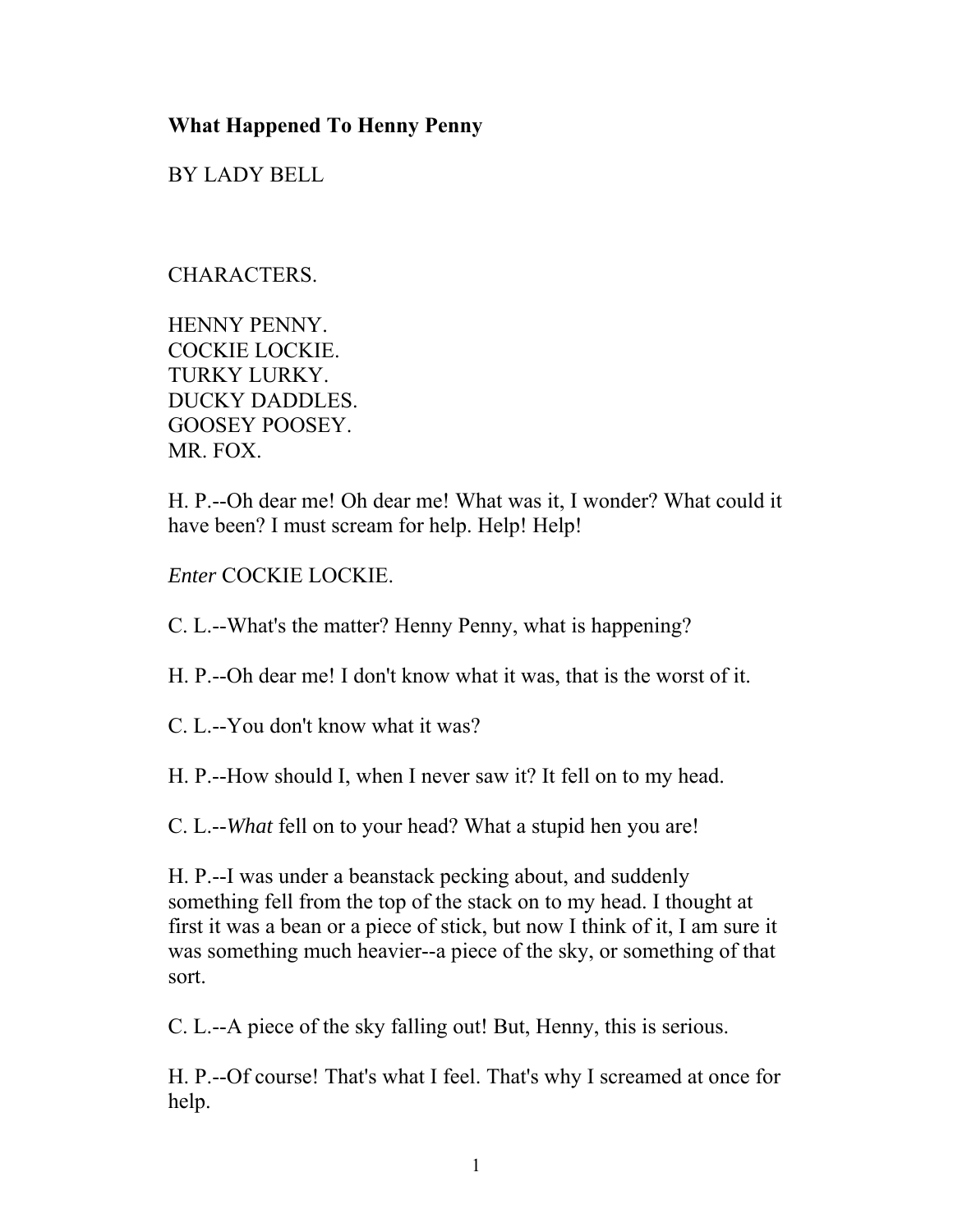C. L.--You see, if the sky is coming to bits, I think the Queen of England ought to know it.

H. P.--I think she ought. Let's go and tell her!

C. L.--Agreed! We'll start at once. I'll just crow first very loud that everybody may know something is happening.

H. P.--Very well, and I'll cluck.

(*They crow and cluck.*)

C. L.--Now, then, we can start.

(*A voice outside is heard.*)

VOICE.--Hullo there! Cockie Lockie! Henny Penny!

C. L.--There's that stupid Ducky Daddles.

*Enter* DUCKY DADDLES.

C. L.--Well, Ducky Daddles, what do you want?

D. D.--I just wanted to come and have a chat. I saw you and Henny Penny starting off for a pleasant walk together, and I thought I'd come too.

C. L.--Ah! but this is no common walk.

H. P.--Indeed it is not.

D. D.--Why, where are you going to?

C. L.--We're going to London to see the Queen.

D. D.--The Queen! What for?

H. P.--To tell her a most important piece of news.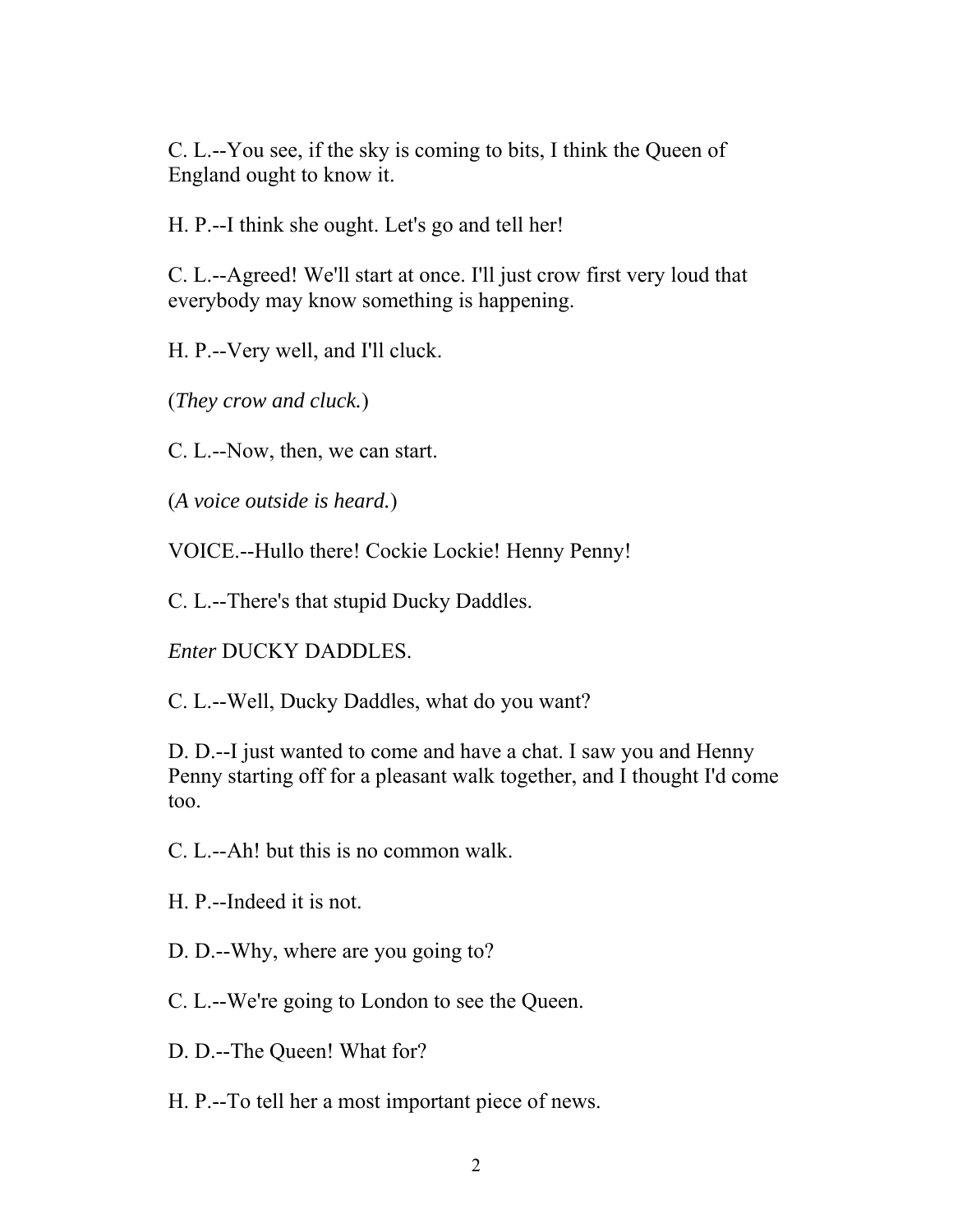C. L.--A great piece of the sky fell out close to Henny Penny's head, and nearly killed her.

D. D.--Dear me! That is important. The Queen ought to know it at once. I'll come with you.

C. L.--You! Do you think you can walk so far?

D. D.--Oh, dear, yes! Besides, I daresay, we shall find some place on the road where we can get slugs or snails, or something of that sort, in case I feel faint.

C. L.--Very well, then, are you ready? Now we'll start.

D. D.--Come on, then. I'll just quack first to let people know where I am.

(*Quacks. They prepare to start off arm in arm. A voice outside is heard.*)

VOICE.--Hullo! Cockie Lockie! Henny Penny! Ducky Daddles!

C. L.--Now, what is it? We shall never get off at this rate.

D. D.--It is that silly Goosey Poosey.

*Enter* GOOSEY POOSEY.

G. P.--There you are, Ducky Daddles! I've been looking for you everywhere!

C. L.--What do you want?

G. P.--I just wanted to see what you were doing, and have a chat. What a horrid day it is! the roads are so dry there is no walking in them.

D. D.--Well, I am sorry I've not time to stay with you. I'm just off to London to see the Queen.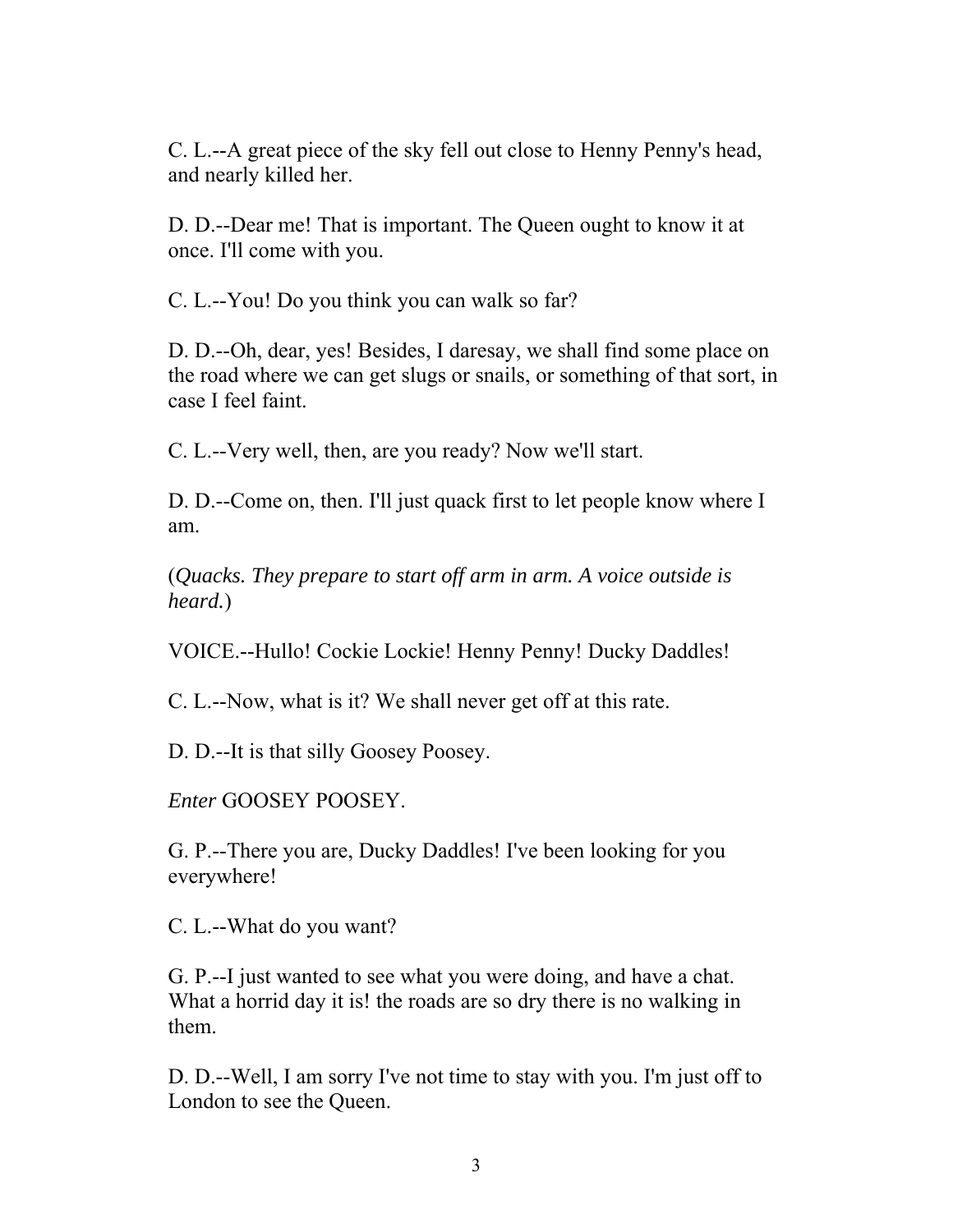G. P.--You, Ducky Daddles! Something very strange must have happened to make you go so far.

D. D.--Indeed it has, and what do you think?

C. L.--Guess what fell on to Henny Penny's head.

G. P.--An acorn, or perhaps even a chestnut.

D. D.--A chestnut! Oh, if that were all! No, my friend. It was a piece of the sky, a great, solid slab of blue sky, that fell *clump* on to the top of poor Henny Penny's head, and nearly killed her.

G. P.--Oh, how terrible! Have you sent for the police?

C. L.--No, we're going to London to tell the Queen. We think she ought to know.

G. P.--Indeed she ought, and at once. I'll come with you to see what she says.

C. L.--Very well! Only you must not keep waiting to splash about in all the puddles, then.

G. P.--Of course not, when I'm out walking on business.

C. L.--Very well, then, we'll start without losing any more time.

G. P.--I'll just hiss first in case there's an enemy in the road. (*Hisses.*) Now, then, I'm ready.

C. L.--Then let us start.

(COCKIE LOCKIE *arm in arm with* HENNY PENNY. GOOSEY POOSEY *arm in arm with* DUCKY DADDLES. *A voice outside is heard.*)

VOICE.--Cockie Lockie! Henny Penny! Goosey Poosey! Ducky Daddles!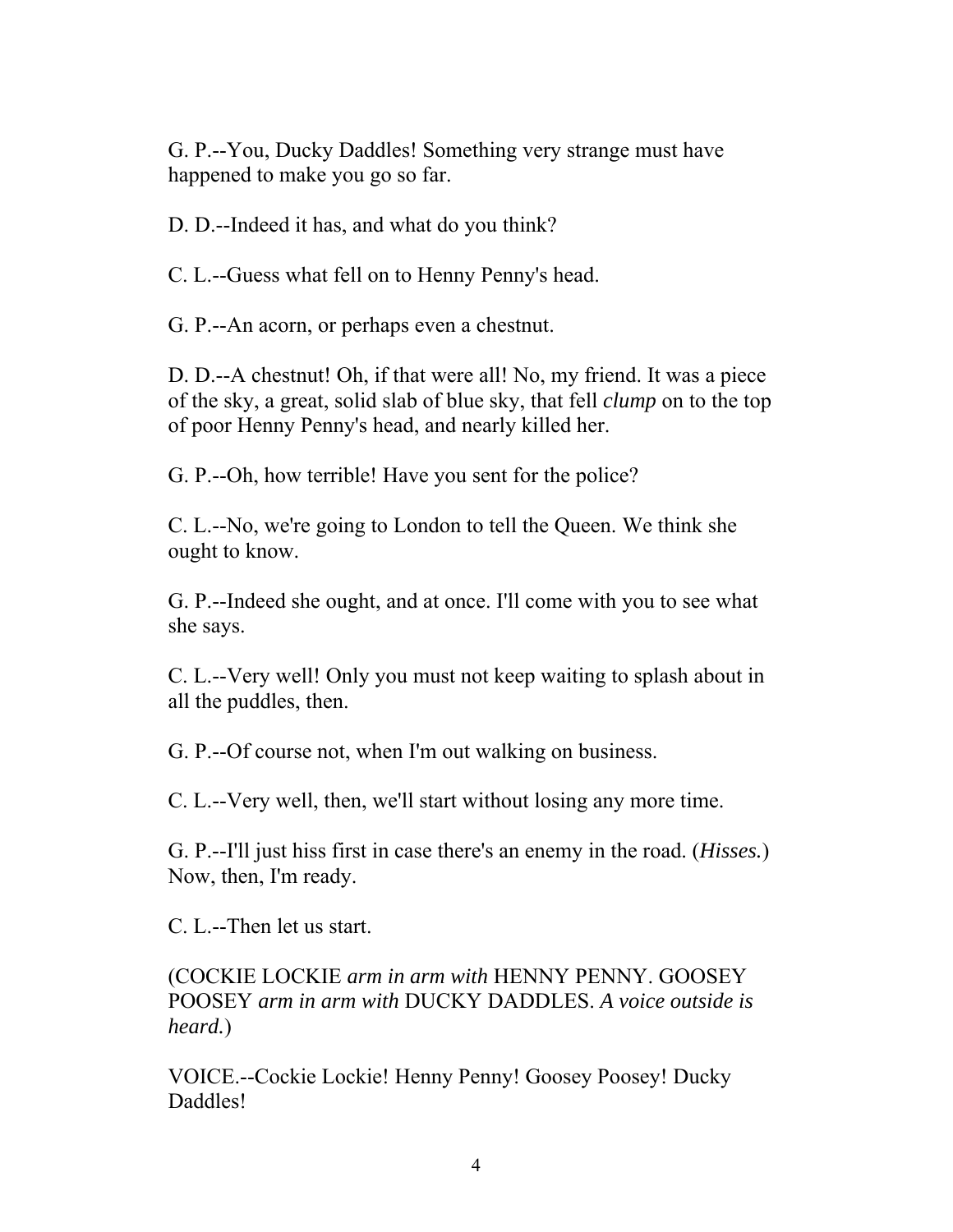C. L.--Dear me! We shall never get to London.

G. P.--It's that gobbling Turky Lurky!

*Enter* TURKY LURKY.

T. L.--Ha! ha! my friends. This is very nice. Oho! Aha! Where are you all off to so merrily?

C. L.--Not merrily, indeed! Our business is most serious.

T. L.--You make my feathers stand on end. What *is* the matter?

G. P.--Haven't you heard? The most terrible thing has happened!

H. P.--One half of the sky fell on me as I was sitting under a haystack, and we don't know what is going to happen next.

T. L.--Oh dear! This *is* terrible! Suppose the other half were to come down?

C. L.--Exactly! That's what we're afraid of. We're going to the Queen of England to see what she can do.

T. L.--A very good thing to do! I'll come with you and explain it all to her. Oho!

C. L.--Are you sure you're not too fat to walk so far?

T. L.--Too fat! Aha! On the contrary, I shall make you look respectable. We shall be admitted to the Queen at once. I'll just gobble first to let her know we're coming.

(*Gobbles. They prepare to start as before*, TURKY *in front. A voice outside is heard.*)

VOICE.--Stop! Stop! Good people, one moment, if you please.

D. D.--Why it's Mr. Fox!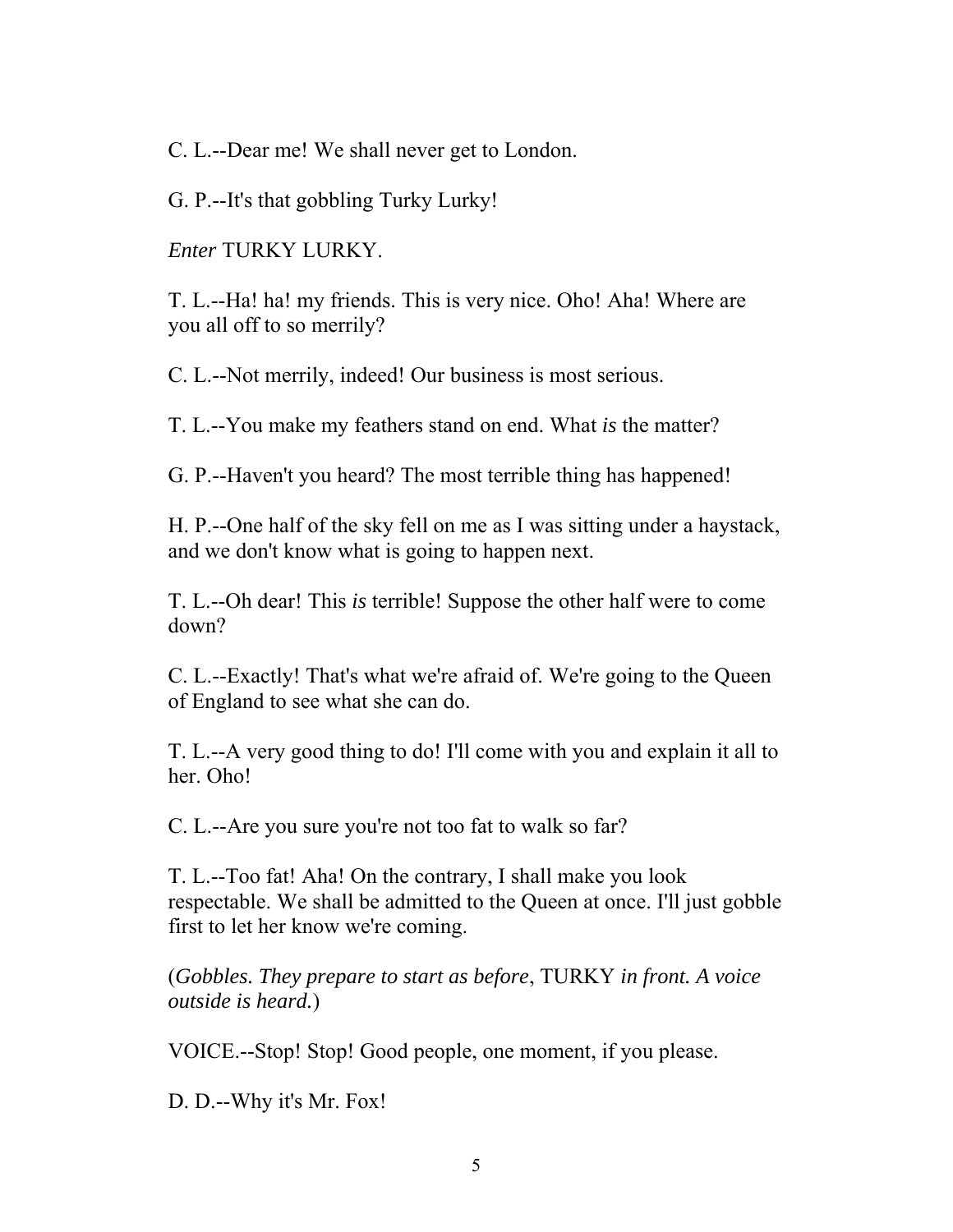H. P.--Is it safe to let him come?

T. L.--Oh dear, yes! There are quite enough of us to be a match for him. Oho! Aha!

*Enter* MR. FOX.

MR. F.--Good afternoon, my friends. What a pleasant gathering you have here! You look as though you were going to enjoy yourselves.

C. L.--Alas! No! Nothing so festive. We are going to London on most serious business.

MR. F.--To London?

G. P.--Yes, indeed! The whole sky has got loose and is slipping about in the most dangerous manner.

D. D.--It would have killed Henny Penny if she hadn't got under a beanstack.

MR. F.--Oh how horrible! What shall we do?

C. L.--We're going to London to tell the Queen.

MR. F.--To London! Why, that is capital! I'm going there myself.

D. D.--Are you, indeed!

MR. F.--And what's more, I know a short cut to London, that will get you there in less than half the time.

C. L.--Oh, then, pray show it to us. Every minute is precious.

MR. F.--You can't possibly mistake the road. Directly you get out of here, you will see a dark path to the right, that looks rather like the entrance to a cavern. However, you may be sure it leads to London, and you'll find the Queen sitting at the other end of it.